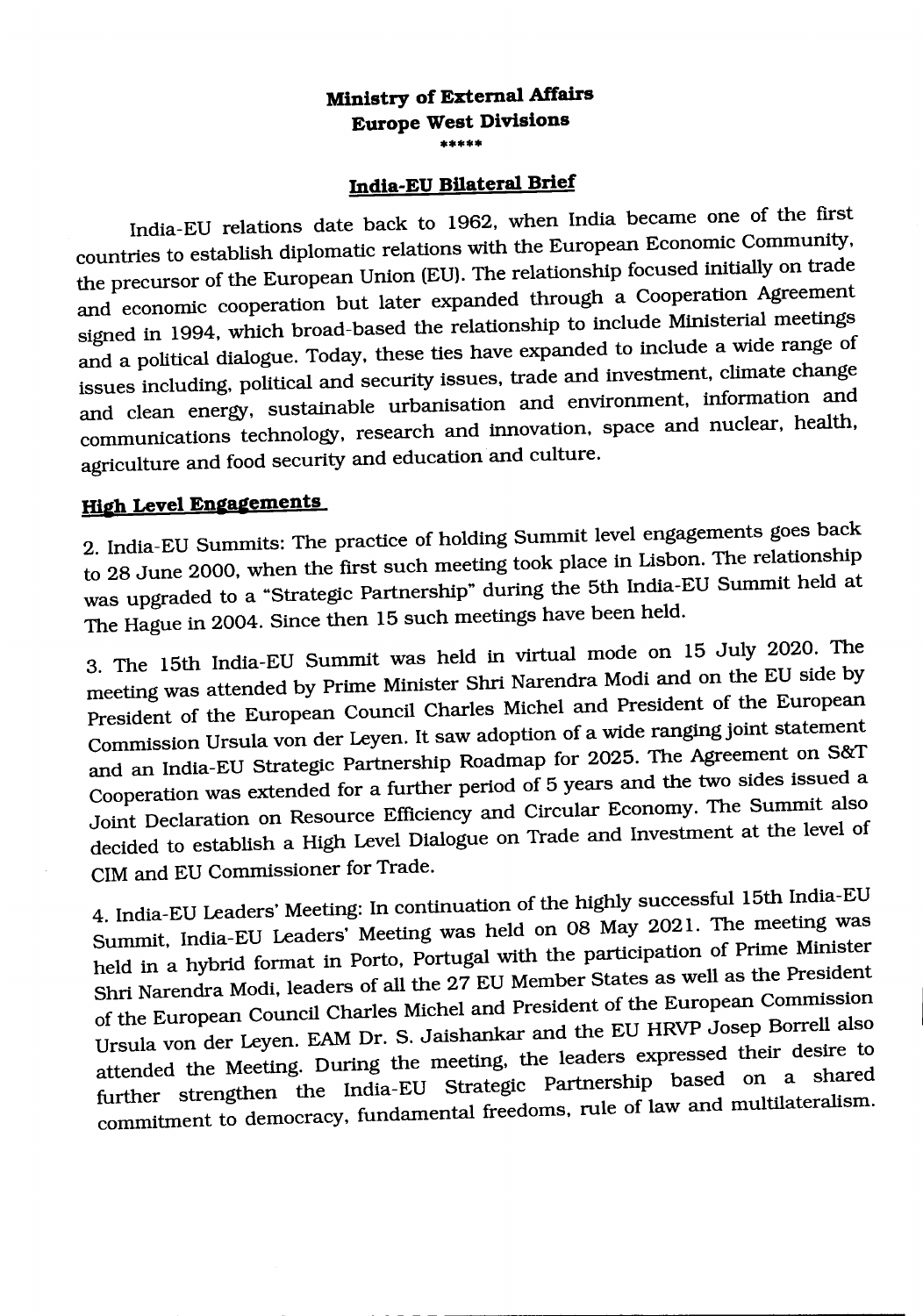The important outcomes of the meeting include resumption of negotiations for balanced and comprehensive free trade and investment agreements and also an agreement on Geographical Indications; announcement of dedicated dialogues on WTO issues, regulatory cooperation, market access issues and supply chain resilience; launching of an ambitious and comprehensive 'Connectivity Partnership'; enhancing bilateral cooperation on digital and emerging technologies such as 5G, AI, Quantum and High-Performance Computing; India-EU Leaders Meeting set a significant milestone by providing a new direction to the Strategic Partnership and also by giving a fresh impetus for implementing the ambitious India-EU Roadmap 2025 adopted at the 15th India-EU Summit held in July 2020.

### **Political and Security Dialogues**

5. The last India-EU Foreign Policy and Security Consultations were held in Brussels in October 2021. The meeting was chaired by Secretary(West) on the Indian side and by Deputy Secretary General for Political Affairs, European External Action Service (EEAS) from the EU side. The  $3<sup>rd</sup>$  India-EU Strategic Partnership Review Meeting was held last in Brussels in October 2021, which was chaired by Secretary(West) on the Indian side and by Deputy Secretary-General for Global and economic Issues at the European External Action Service (EEAS) from the EU side.

### **Trade & Investment**

6. The EU is India's largest trading partner for goods with trade of Euro 88.1 billion in 2021 (increase of 35% over 2020) and services trade of around Euro 35 billion in 2020. (Source: Eurostat)

7. The EU's share in foreign investment inflows to India more than doubled from 8% to 18% in the last decade making the EU India's largest source of FDI. During April 2000 to September 2020, FDI inflows from the EU to India totaled USD 86.82 billion *(Source: DPIIT).* Indian investments in the EU are estimated at around Euro 50 billion. India and EU have also established an Investment Facilitation Mechanism (IFM) in 2017 under which Invest India has created a single window entry point for EU companies proposing to invest in India.

8. Trade and Economic issues are also discussed through the India-EU Joint Commission led by Commerce Secretary and EU's Director General for Trade. The last Meeting took place on 14 July 2017. There are also Joint Working Groups/Technical Working Groups on Sanitary/Phyto-Sanitary measures (SPS) and Technical Barriers to Trade (TBT); on Agriculture and Marine Products; on Plant Health; on Animal Health, on Textiles; on IPR; on Macro-Economic and Financial Services Dialogue and on Pharmaceuticals, Bio-technology and Medical Devices.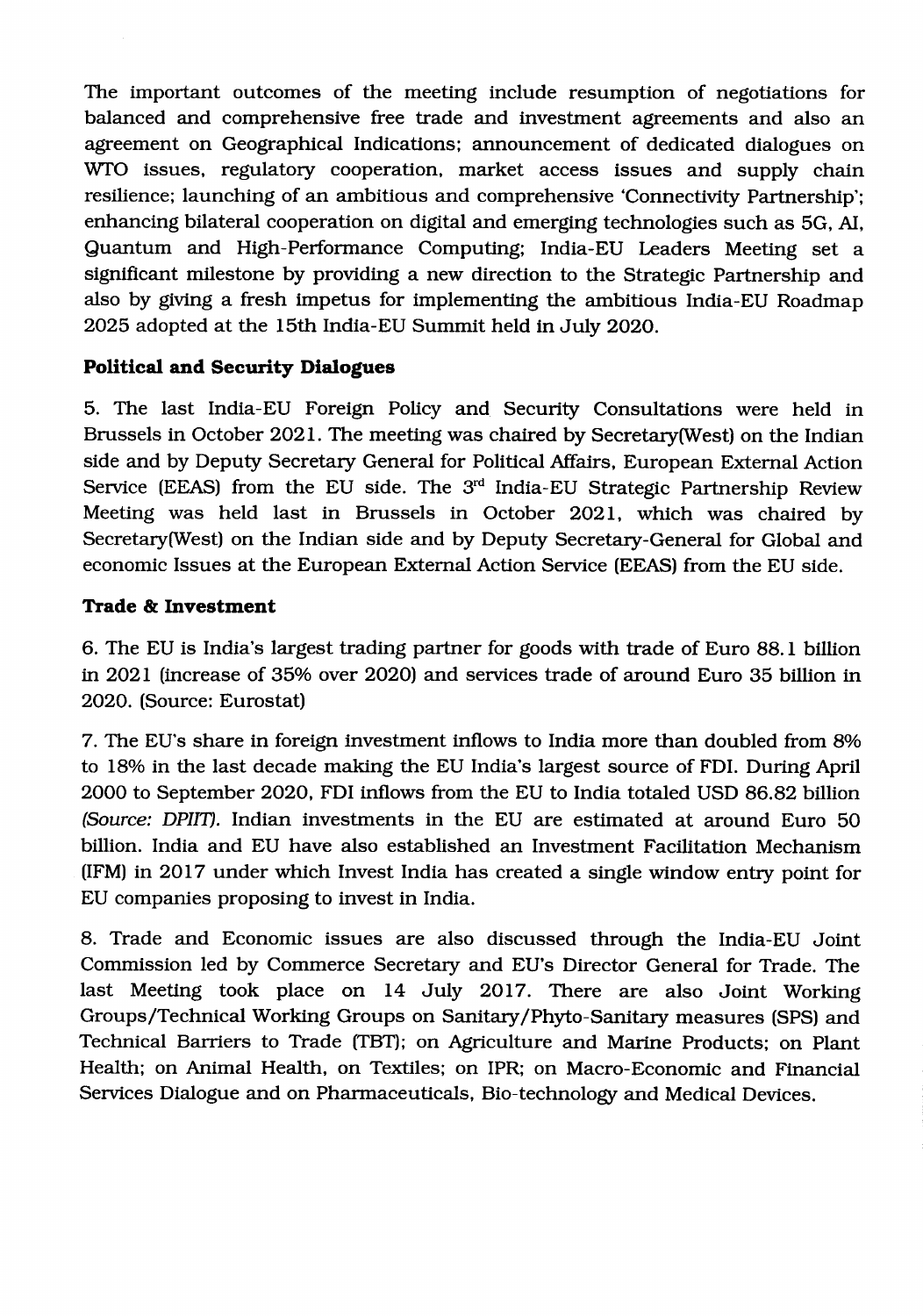### **Science & Technology**

9. S&T cooperation is carried out under a Cooperation Agreement which was renewed for a further period of 5 years in July 2020. The cooperation is reviewed by a Joint Steering Committee.

### **Space Cooperation**

10. ISRO has a long standing cooperation with the EU since the 1970s. ISRO and European Space Agency are working towards enhancing cooperation in Earth Observation. A Joint Working Group identifies cooperation opportunities under various themes such as earth science, space science, space technology and integrated applications.

# **Informa1;ion and Communications Technology**

11. The India- EU JWG on ICT cooperation held its latest Meeting virtually on 19 April 2021. At the 15th Summit, in July 2020, the two sides also decided to establish a Joint Task Force on Artificial Intelligence, which was launched on 24 June 2021.

### **Energy**

12. Energy cooperation is carried out under the India-ED Energy panel which was constituted in 2004 and is co-chaired by Secretary(West), MEA and EU's Director General for Energy. The last meeting of the Energy Panel was held on 1 December 2021 in NewDelhi.

# **Climate Change and Environment**

13. An ED India Climate Change Dialoguewas established under the Clean Energy and Climate Partnership established during the 13th India-EU Summit in 2016. The first meeting of the Climate Change Dialogue was held on 28 April 2021.

## **Migration and Mobility:**

.. \_ .. \_---- -. ----------------

14. The India-EU Common Agenda on Migration and Mobility (CAMM) provides a framework for cooperation on joint objectives, recommendations and actions. In the last HLDMM held on 10 July 2019 in New Delhi, both sides agreed to explore possibilities to move forward through a comprehensive partnership on migration and mobility.

#### **Connectivity**

15. India and the EU Connectivity Partnership was announced during the India-EU Leaders' Meeting held on 08 May 2021. The partnership is focused on outlining the